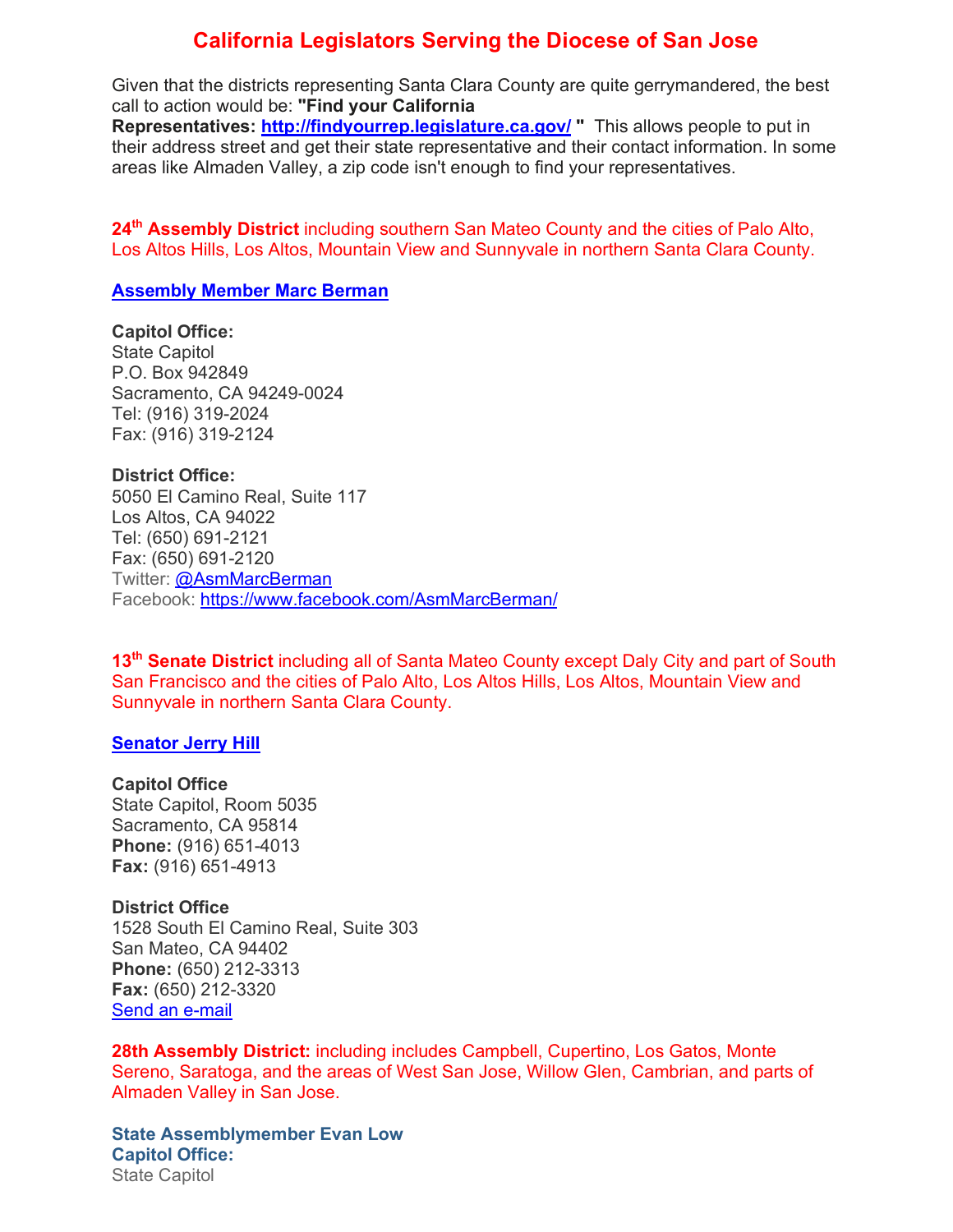P.O. Box 942849, Room 2175 Sacramento, CA 94249-0028 Phone: (916) 319-2028

# **District Office:**

20111 Stevens Creek Blvd Suite 220 Cupertino, CA 95014 Tel: (408) 446-2810 **Email** Twitter: @Evan\_Low Facebook: https://www.facebook.com/Assemblymemberlow/

**27th Assembly District:** Including downtown San Jose, East San Jose, Evergreen and parts of South San Jose including Silver Creek.

# **State Assemblymember Ash Kalra**

# **Capitol Office:**

State Capitol P.O. Box 942849 Sacramento, CA 94249-0027 Tel: (916) 319-2027

# **District Office:**

100 Paseo De San Antonio Suite 319 San Jose, CA 95113 Tel: (408) 277-1220 Email Twitter: @Ash\_Kalra Facebook: https://www.facebook.com/ash.kalra

**30th Assembly District:** Including the cities of Morgan Hill and Gilroy and the counties of San Benito and Monterey.

# **Assemblymember Robert Rivas**

# **Capitol Office:**

State Capitol P.O. Box 942849 Sacramento, CA 94249-0030 Phone: (916) 319-2030

# **District Office:**

60 W Market Street Suite 110 Salinas, CA 93901 Phone: (831) 759-8676 Twitter: @CaballeroAnna Facebook: https://www.facebook.com/annaforassembly/

**25th Assembly District:** Including the Santa Clara County communities of Milpitas, North San José and parts of the city of Santa Clara and the Alameda County communities of Fremont and Newark.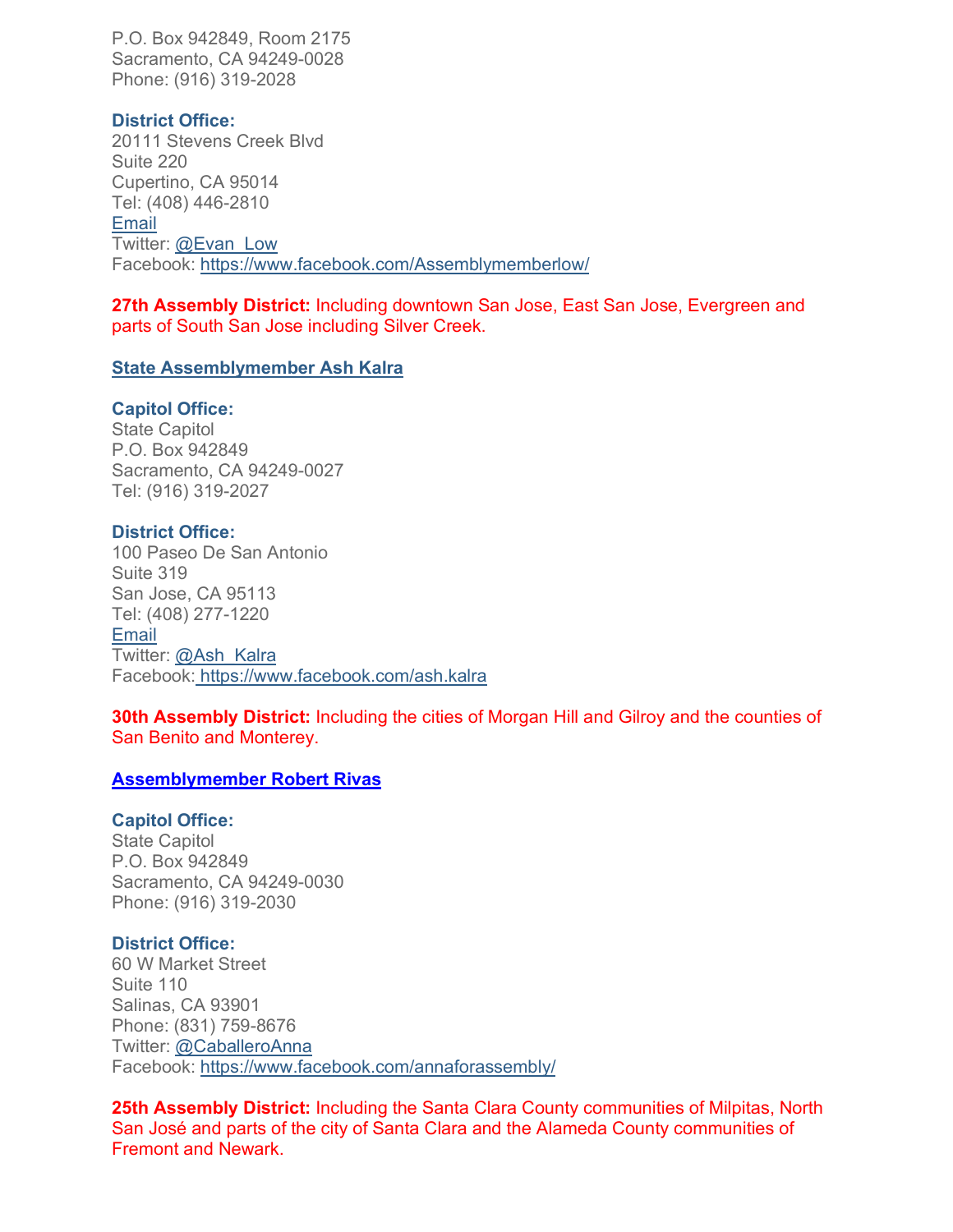# **Assemblymember Kansen Chu**

#### **Capitol Office:**

State Capitol – Room 2160 P.O. Box 942849 Sacramento, CA 94249-0025 Tel: (916) 319-2025

### **District Office:**

1313 N. Milpitas Blvd Suite #255 Milpitas, Ca 95035 Tel: (408) 262-2501 Email Twitter: @KansenChu Facebook: https://www.facebook.com/AmKansenChu/

**29th Assembly District** including portions of Santa Clara County – including parts of Almaden Valley and parts of South San Jose and Santa Cruz and Monterey Counties.

### **Assemblymember Mark Stone**

### **Capitol Office:**

State Capitol P.O. Box 942849 Sacramento, CA 95814 Tel: (916) 319-2029

### **District Office:**

701 Ocean Street 318-B Santa Cruz, CA 95060 Tel: (831) 425-1503 **Santa Clara County** residents may contact district staff by calling (408) 782-0647. Email Twitter: @AsmMarkStone Facebook: https://www.facebook.com/AssemblymemberMarkStone/

**15th Senate District:** the cities of Cupertino, Los Gatos, Campbell, Saratoga, Monte Sereno, and the San Jose communities of Willow Glen, Almaden, Evergreen, East San Jose, and Downtown San Jose.

### **State Senator Jim Beall**

**Capital Office** State Capitol, Room 5066 Sacramento, CA 95814 Phone: (916) 651-4015 **Campbell District Office** 2105 S. Bascom Avenue Suite 154 Campbell, CA 95008 **Phone:** (408) 558-1295 **Fax:** (408) 558-1296 Email Twitter: @Jimbealljr Facebook: https://www.facebook.com/jimbeallir/